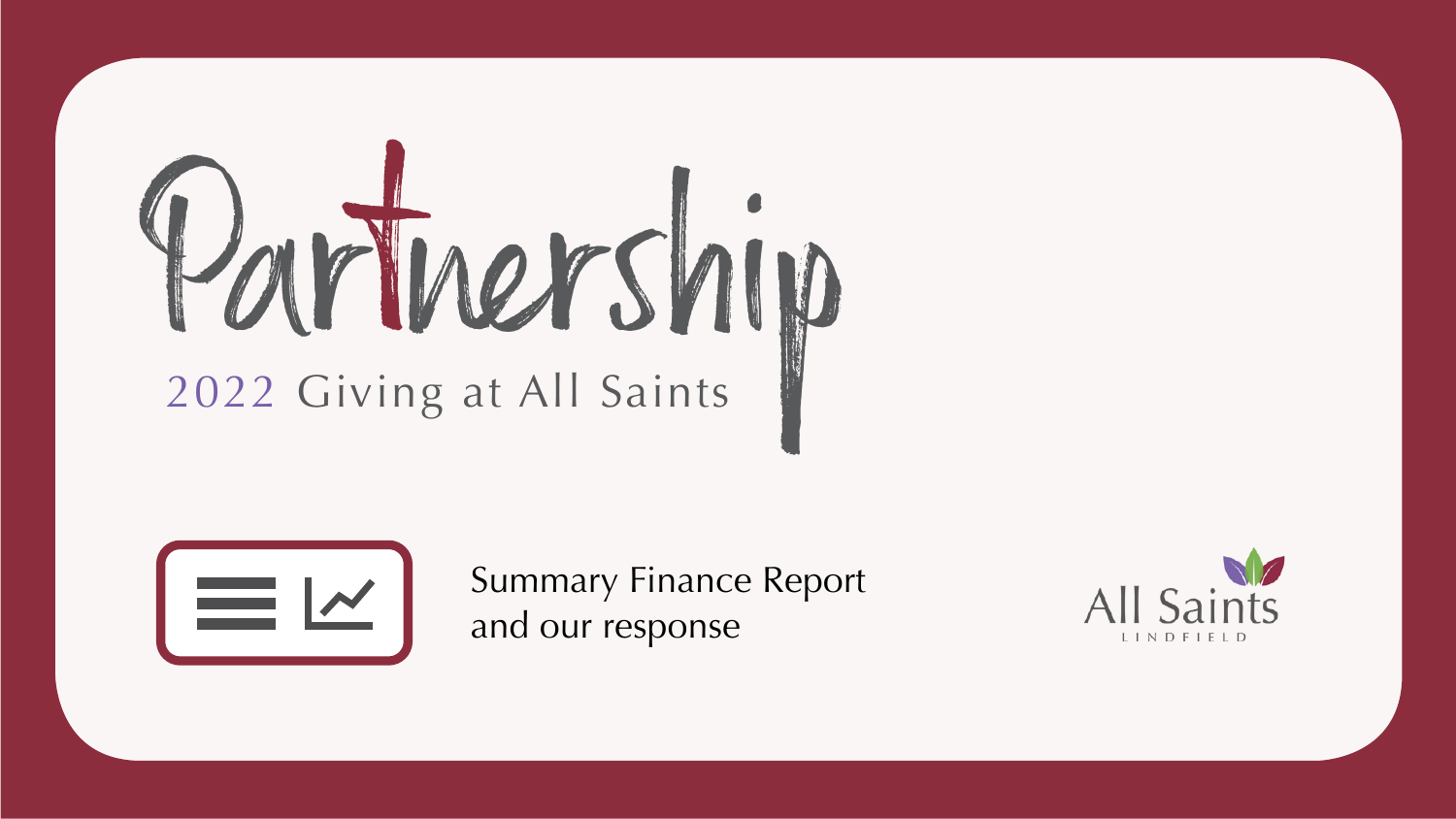### 1. Introduction



### **This report outlines our financial situation, future needs and commitments, as well as information on how to respond to our** *Partnership* **campaign.**

As the New Testament church grew it faced decisions about its finances. In response it looked for men 'full of the Spirit and wisdom' (Acts 6:3) who could take responsibility for this vital area of its life.

It's a reminder to us that how we use our resources is a spiritual issue – one about which we should pray and seek God's wisdom. The issue of money is central to our partnership in the work of the gospel.

Despite continued challenges and uncertainties, it is an exciting time as we welcome new members to All Saints, as ministries reopen and as we push ahead with new ways of reaching those around us.

These all have significant financial implications for us. And it is part of our 'family life' as a church to think and pray about what part we can play.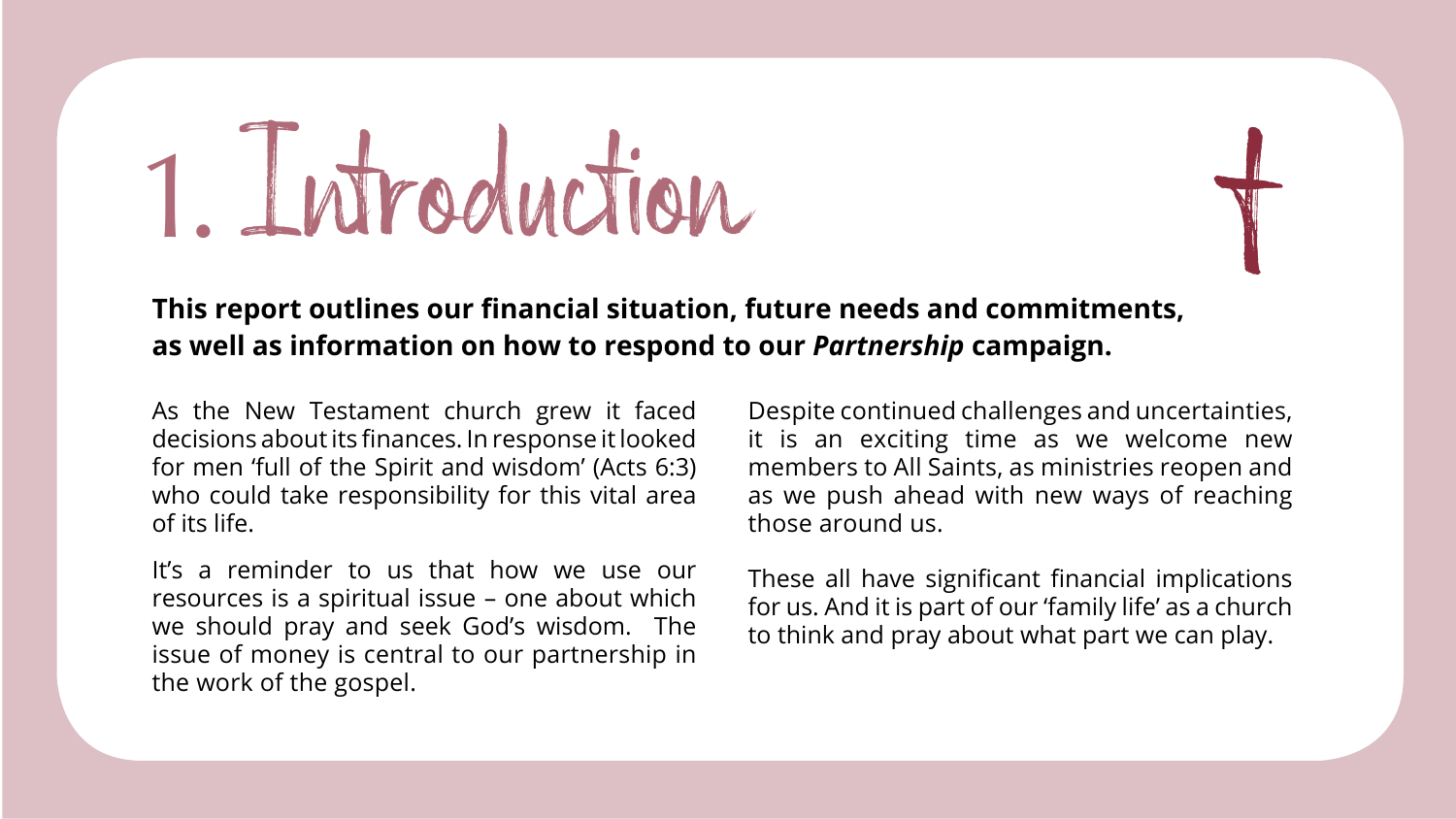## 2.Summary

The impact of Covid-19 that was initially felt in 2020 continued to affect the church's finances. The 2021 budget had been set on the assumption that church activities would broadly return to normal. As is now clear this wasn't the case and many of our 2021 expenditure plans remain unfulfilled. **This means that the budgeted 2021 shortfall is unlikely to materialise and instead, in broad terms a small surplus is now expected to be achieved.**

### **2021 2022**

For 2022 we continue to plan on the assumption that church activities will return to normal. **We had indicated in last year's Stewardship documents that to continue to operate on this basis an increase in giving of 5% would be sought in 2022.**

Having now reviewed in detail our expenditure plans for 2022 we believe that this remains a valid basis on which to proceed. The following slides outline how this 5% giving request has been derived.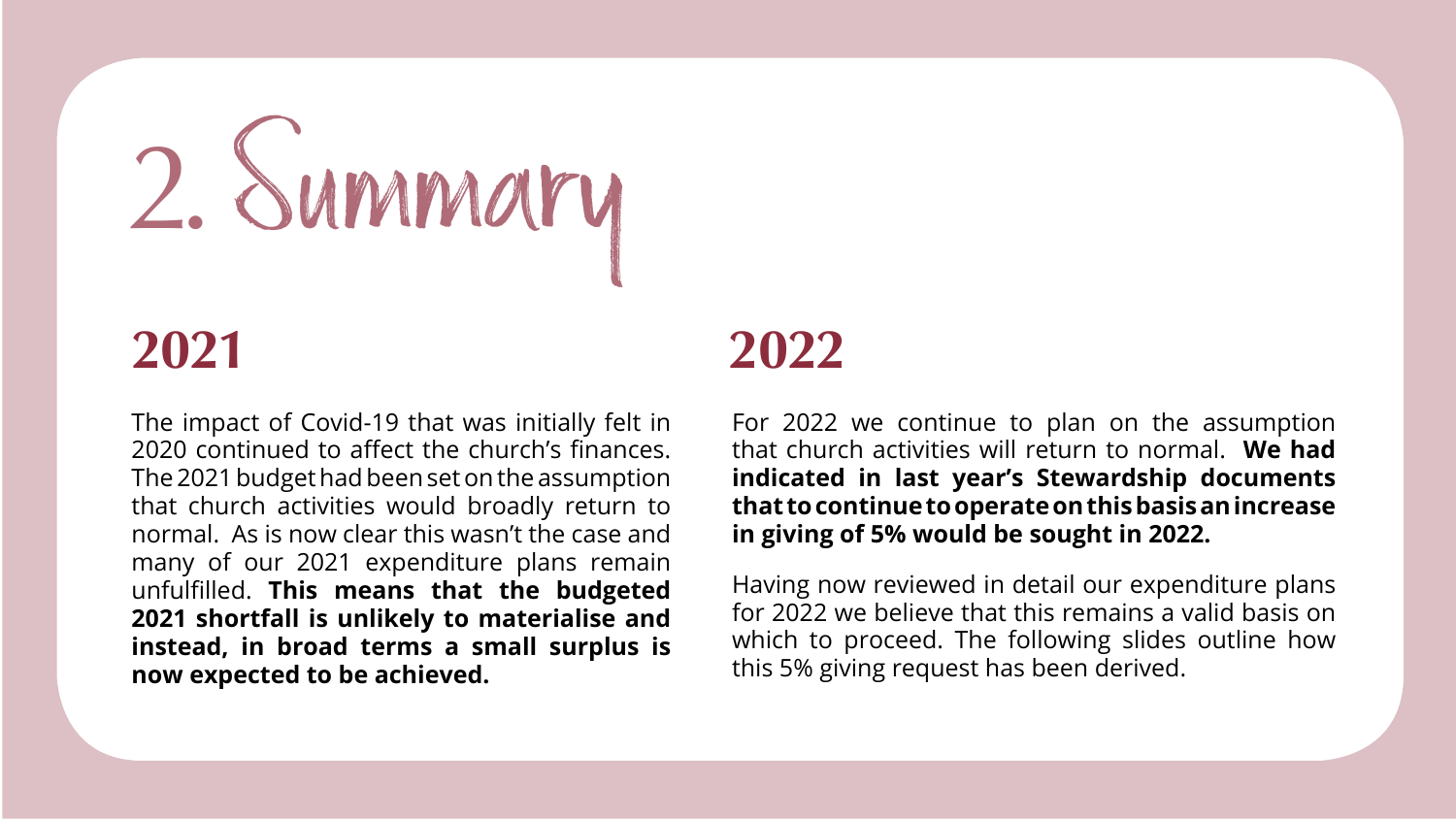### 3.Expenditure budget 2022

A budget of £636,000 has been agreed by the PCC for 2022, representing a 6% increase on the 2021 budget\*. The major items are set out below:

|                                        | 2022 Budget | 2021 Budget | <b>Change</b> |
|----------------------------------------|-------------|-------------|---------------|
| Parish share/clergy costs              | £157,000    | £153,000    | $+3%$         |
| Staff costs                            | £221,000    | £188,000    | $+13%$        |
| Direct ministry & church running costs | £118,000    | £125,000    | $-6%$         |
| Mission                                | £84,000     | £84,000     | 0%            |
| Fabric                                 | £56,000     | £50,000     | $+12%$        |
| Total                                  | £636,000    | £600,000    | $+6%$         |

*\*For the reasons mentioned previously, actual 2021 costs (£557,000) are now forecast to be significantly below the original budget (£600,000). It is therefore more helpful to compare the 2022 budget with the 2021 budget rather than 2021 actual costs.*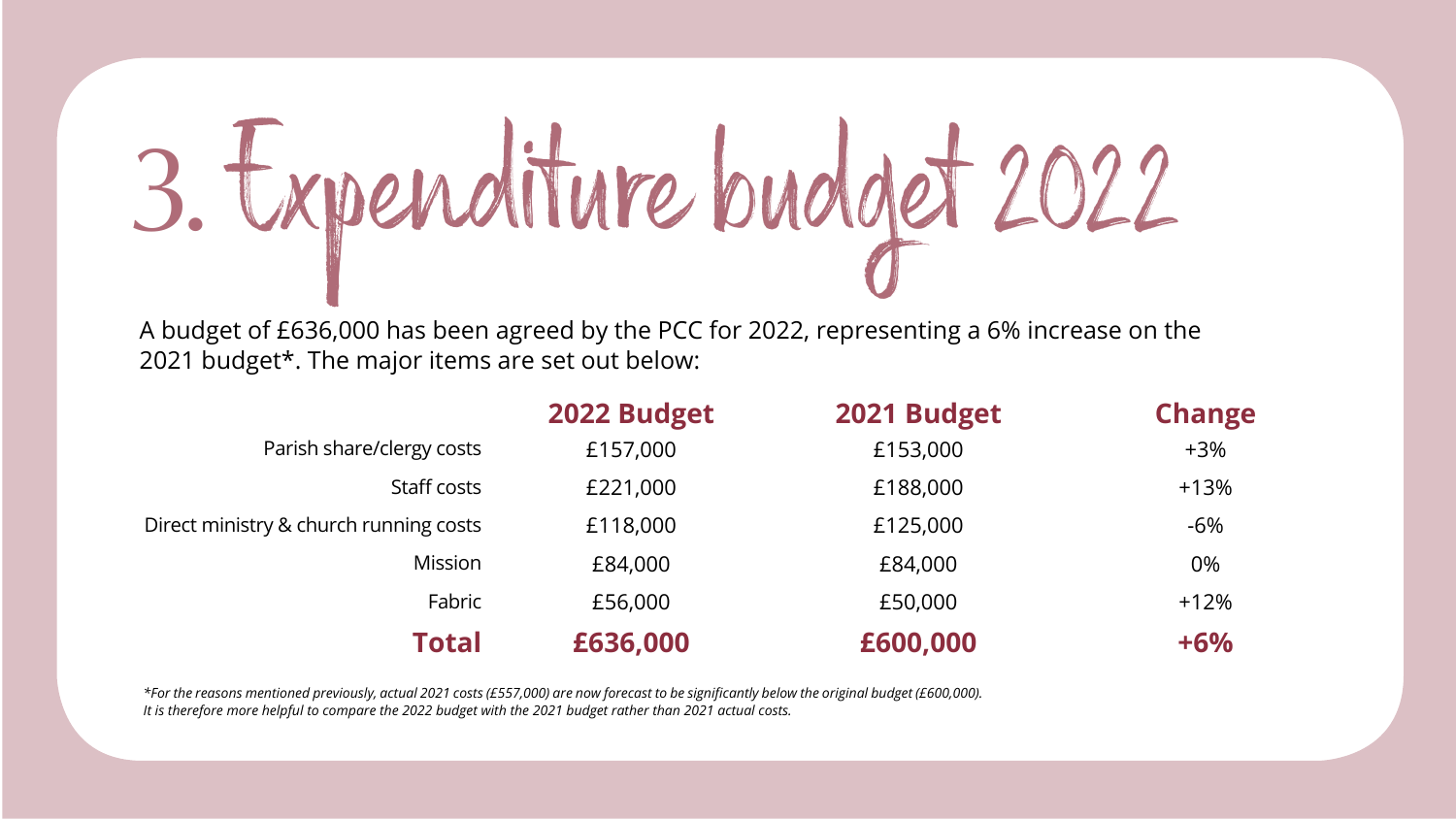## 4. 2022 expenditure comments

### **Staffing**

The main reason for the uplift in costs is the planned increase in staff costs of £33,000. This arises from a salary review carried out by the Staff Resourcing Group. The PCC believes that such an investment in people is necessary to ensure that, going forward, the staff team are rewarded on a basis that clearly and fairly reflects their skills, responsibilities and commitments. It also reflects their contribution to All Saints, both in developing church ministry, and providing the necessary administrative support to enable it to carry out its ministry.

### **Fabric**

There is a modest increase of £6,000 in the transfer to the Fabric Fund. This reflects a continuation of our prudent policy of providing for essential, ongoing repairs to the church buildings. Last year we reported that part of the Tiger roof needs replacing. The appointed project adviser considers that the work can now be deferred until 2026 but the cost estimate for the work now stands at approximately £500,000. It is likely that we will be launching an appeal to enable the work to be undertaken.

*continued >>>*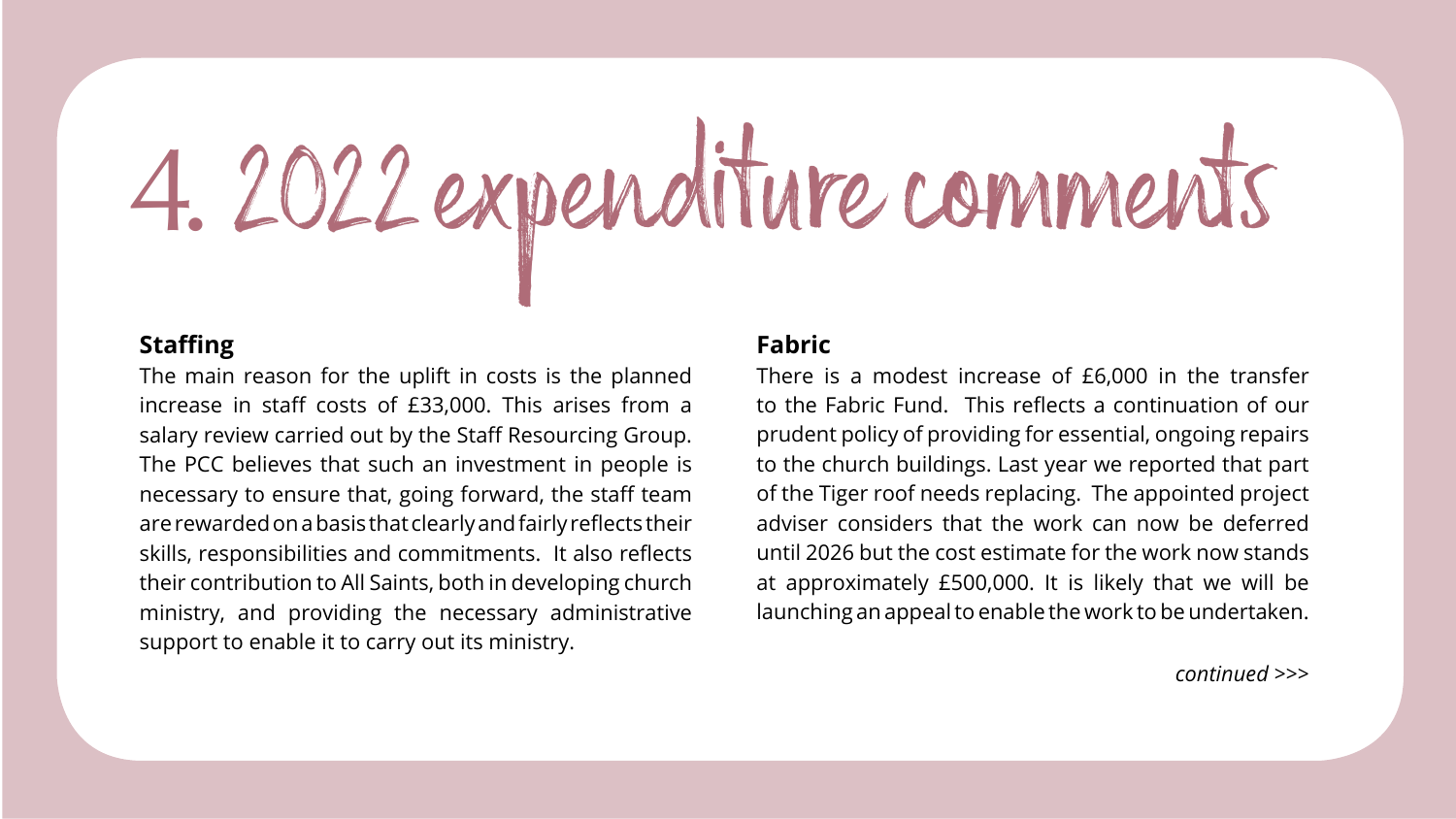## 4. 2022 expenditure comments

### **Mission**

With regard to Mission no major change is anticipated in All Saints' financial support for mission activities in 2022 when compared to 2021. However, the Mission Development Group has been working on a number of policies to make sure that our mission giving is more focused and thereby more effective. Five of our existing mission partners will be receiving significant increases in their support because we want to strengthen our links with them and see their work grow and bear much fruit.

### **Other**

-

Other changes to budgeted expenditure are relatively small; these include the parish share, housing, training, charitable donations, utilities and so forth.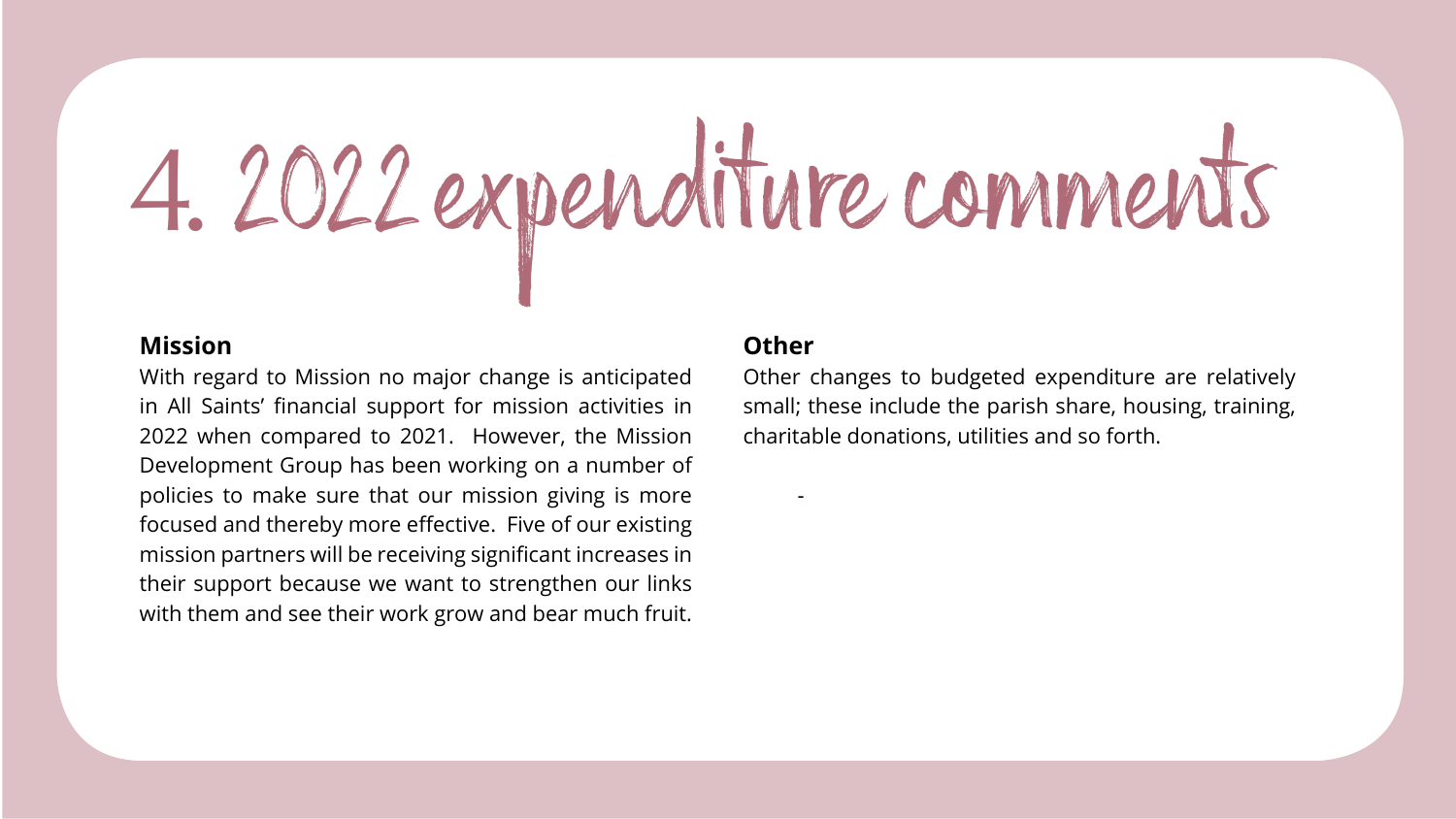### 5. 2022 forecast income

### **We expect to achieve our 2021 forecast income**

**of £565,000,** primarily due to an 8% increase in giving by the congregation, and also because the number of givers in 2021 has remained stable. We are blessed and thankful to be in this position.

If this income level were maintained in 2022, a shortfall of £71,000 would nonetheless arise in 2022 when compared to budgeted expenditure of £636,000. **To finance this shortfall it is proposed that a mixture of sources are used as follows:**

**1) To seek a 5% increase in giving from the congregation,** equivalent to approximately £25,000. This is consistent with the plans set out in 2020.

### **2) To utilise General Fund reserves of £36,000**

Our reserves continue to exceed the level required by our policy, due in part to the reduced expenditure from Covid.

### **3) To utilise Legacy Fund monies of £10,000.**

The Legacy Fund benefitted from three large donations in 2021 and now stands at £160,000.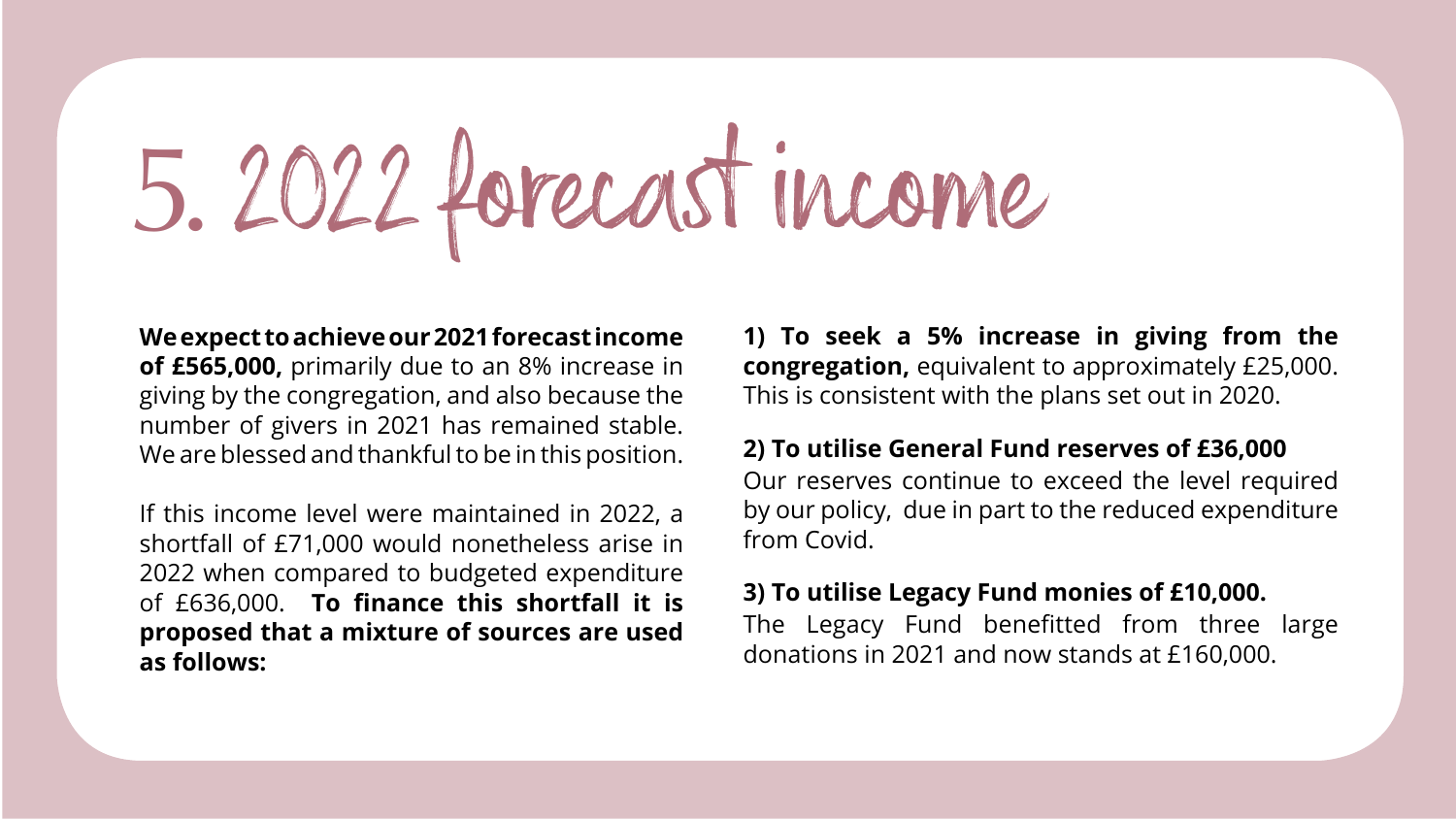

|                         | 2021        | 2022        | 2023        | 2024        |
|-------------------------|-------------|-------------|-------------|-------------|
| Income                  | £565,000    | £590,000    | £620,000    | £650,000    |
| Expenditure             | $-£557,000$ | $-£636,000$ | $-£650,000$ | $-£665,000$ |
| <b>Net</b>              | £8,000      | $-£46,000$  | $-E30,000$  | $-E15,000$  |
| Use of General Reserves | £0          | £36,000     | £0          | £0          |
| Use of Legacy Funds     | £0          | £10,000     | £30,000     | £15,000     |
| <b>Net</b>              | £0          | £0          | £0          | £0          |

By the end of 2024 it is forecast that the church will be broadly in a position where:

**- Income is set to equal expenditure.**

**- General Fund reserves are in line with policy.**

**- There remains a balance of £105,000 in the Legacy Fund.**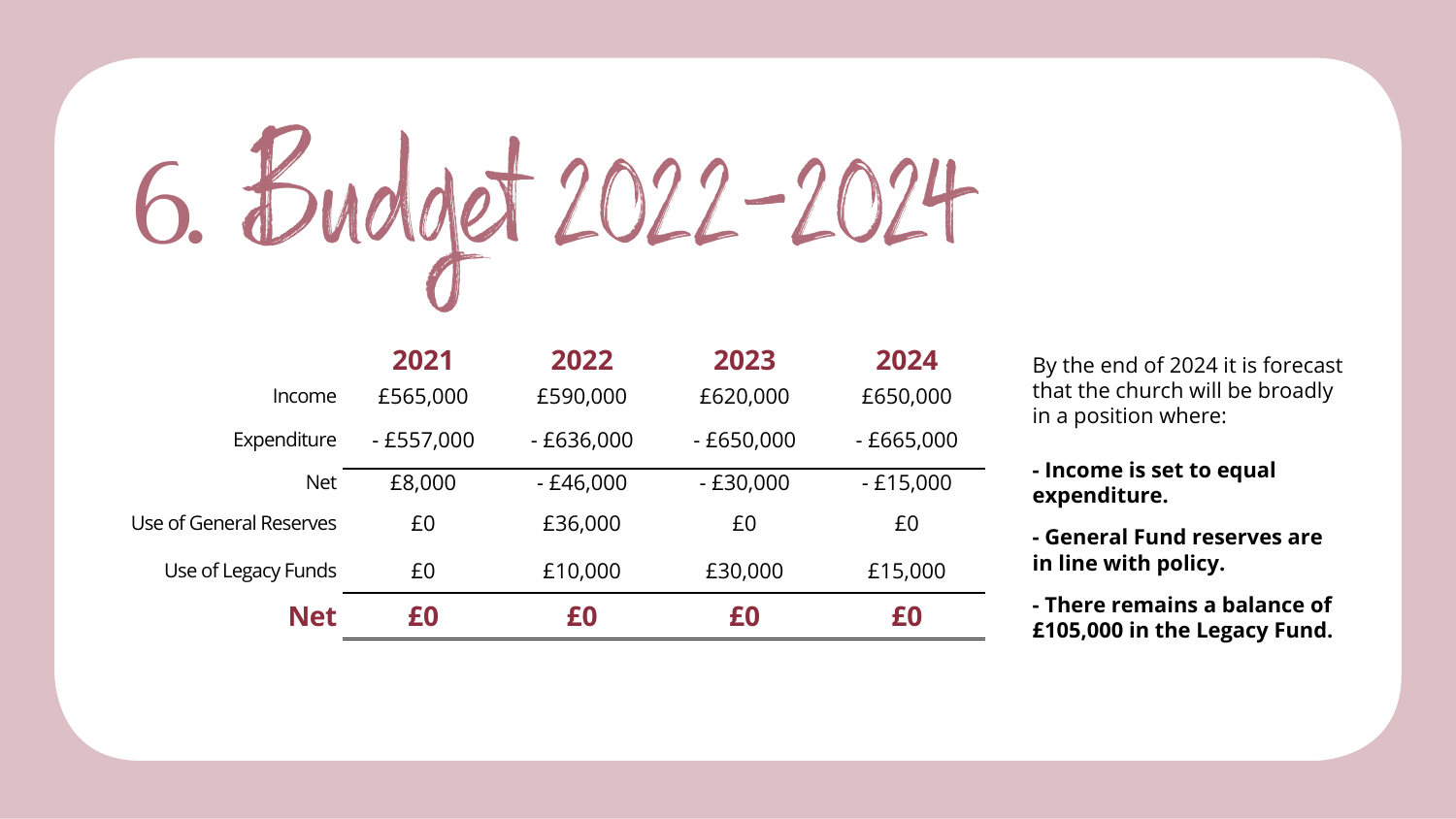### Our Response

the contract of the contract of the contract of the contract of the contract of the contract of the contract of the contract of the contract of the contract of the contract of the contract of the contract of the contract o

Looking ahead, it is essential that we continue to reduce the shortfall between regular income and expenditure. **It is currently anticipated that further increases in giving of 5% will be required in 2023 and 2024.**

 The PCC is aware of the ongoing financial demands on the church family and it is hoped that at least part of this increase can be derived from an increase in the number of givers who have not made a pledge as part of the Stewardship process.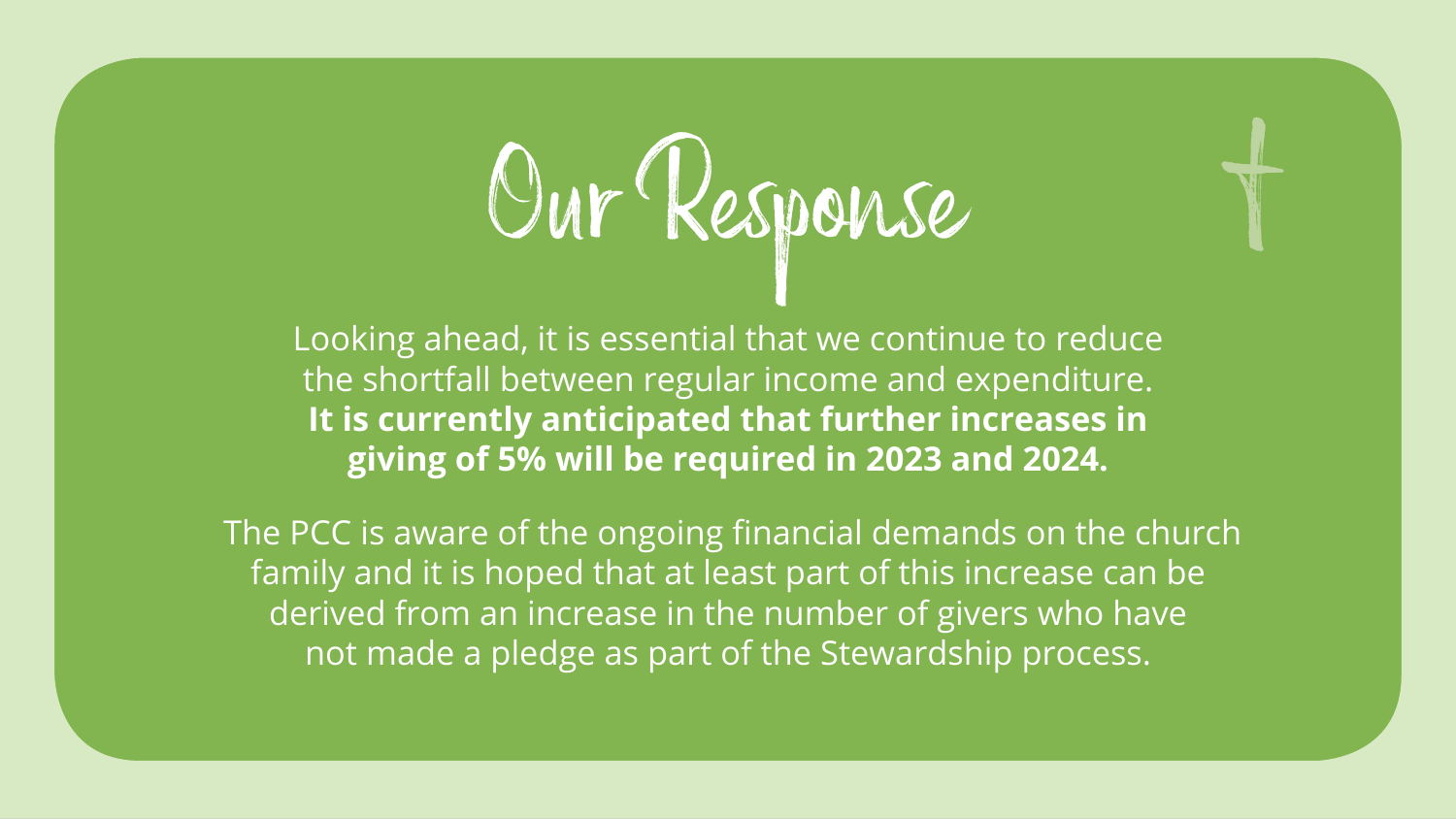Make a Pledge 1.

We invite everyone to make a pledge before God as to how they will give financially to support the mission and ministry of All Saints in the coming season. Every gift – small or large, regular or one-off – is greatly appreciated and will be stewarded wisely.

### **You can make your pledge either online or on paper:**

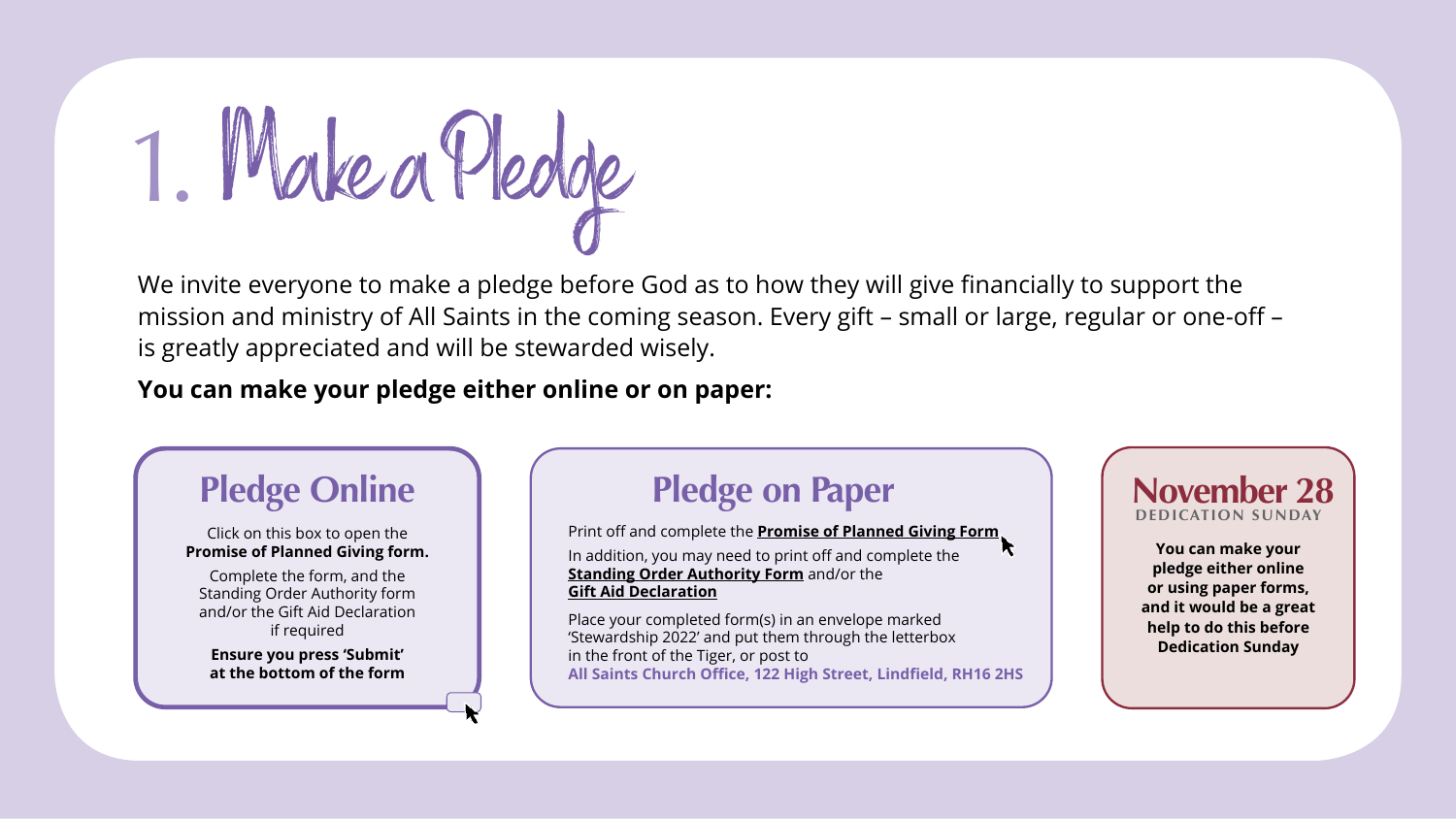### 2. Make or update your payment

Three of the most usual ways to give are:

### **Online Payment<br>via your Bank**

The most efficient method is for you to set up (or update) your regular giving with your bank yourself.

### **Recommended**

### **[Standing Order](https://allsaintslindfield.org/Publisher/File.aspx?id=297833)**

Please complete the Standing Order Authority form. One of our Stewardship Recorders will liaise with the bank to ensure that it is correctly set up.

### **[Church Website](https://allsaintslindfield.churchsuite.com/donate/)**

Head to the giving page on the All Saints Church website *\*incurs a small processing fee*



### **LEGACY GIVING**

Last year, Nick Hawes was appointed as our Legacy Officer, and he has been working on a revised and updated booklet about Leaving a Legacy to All Saints. This can be accessed at the link opposite, or if you prefer a paper copy, please contact the church office.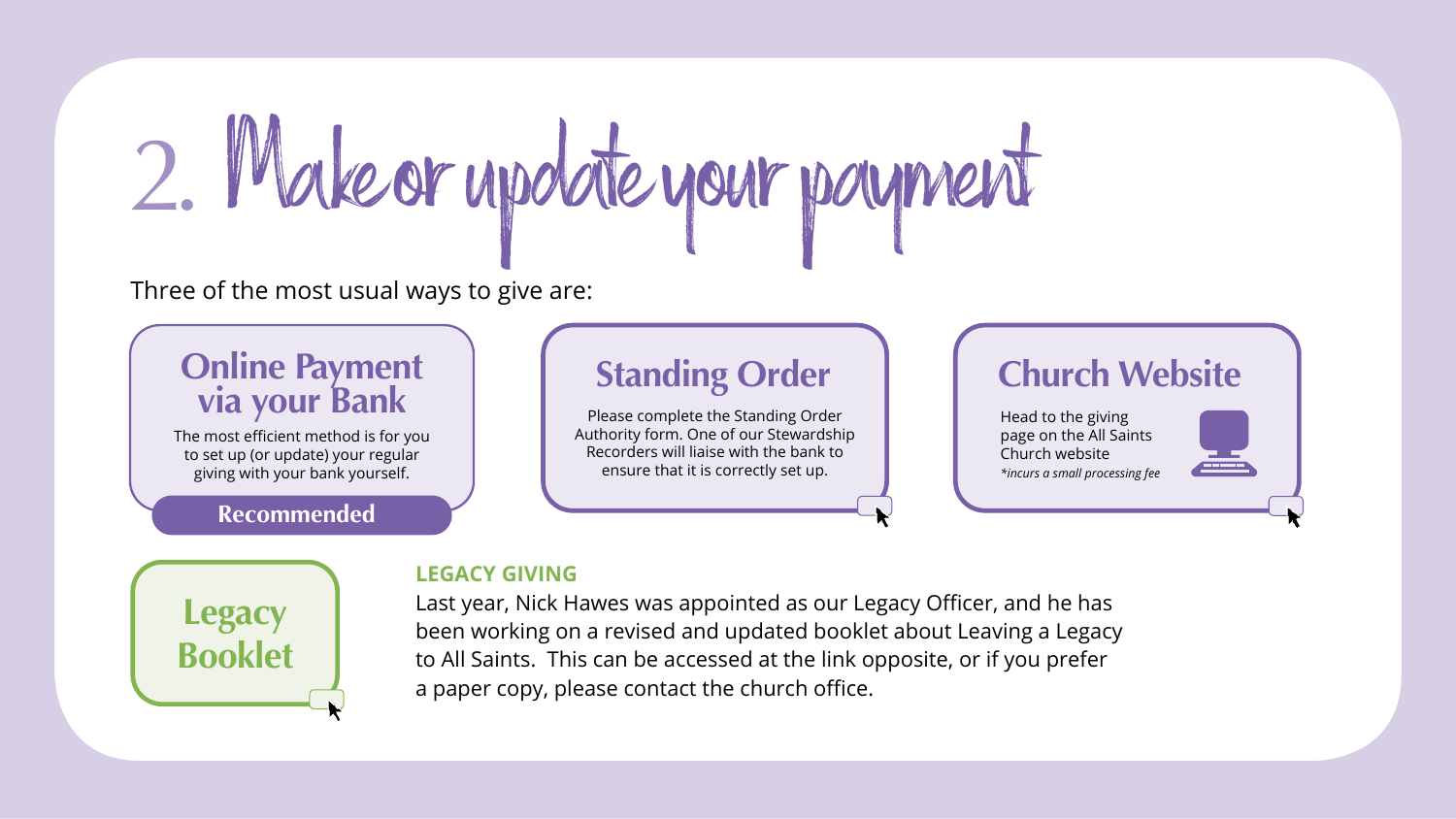3. Present your Pledge

This year Dedication Sunday is **28th November.** At each of the main three services (9.30am, 11.15am and 6pm) the sermon will help us to further consider the significance of giving to God through the Church.

During each service there will there be an invitation to come to the front of church and place a token of the pledge you have made into a bowl at the front. If you have not already made a pledge (either online or by post) you can also place your pledge in the bowl on Dedication Sunday. We have found this to be a moving way to celebrate and signify our giving as a Church community.

There will no doubt be some who are unable to attend Dedication Sunday for a range of reasons. Pledges can still be posted into the Tiger Office via the letterbox.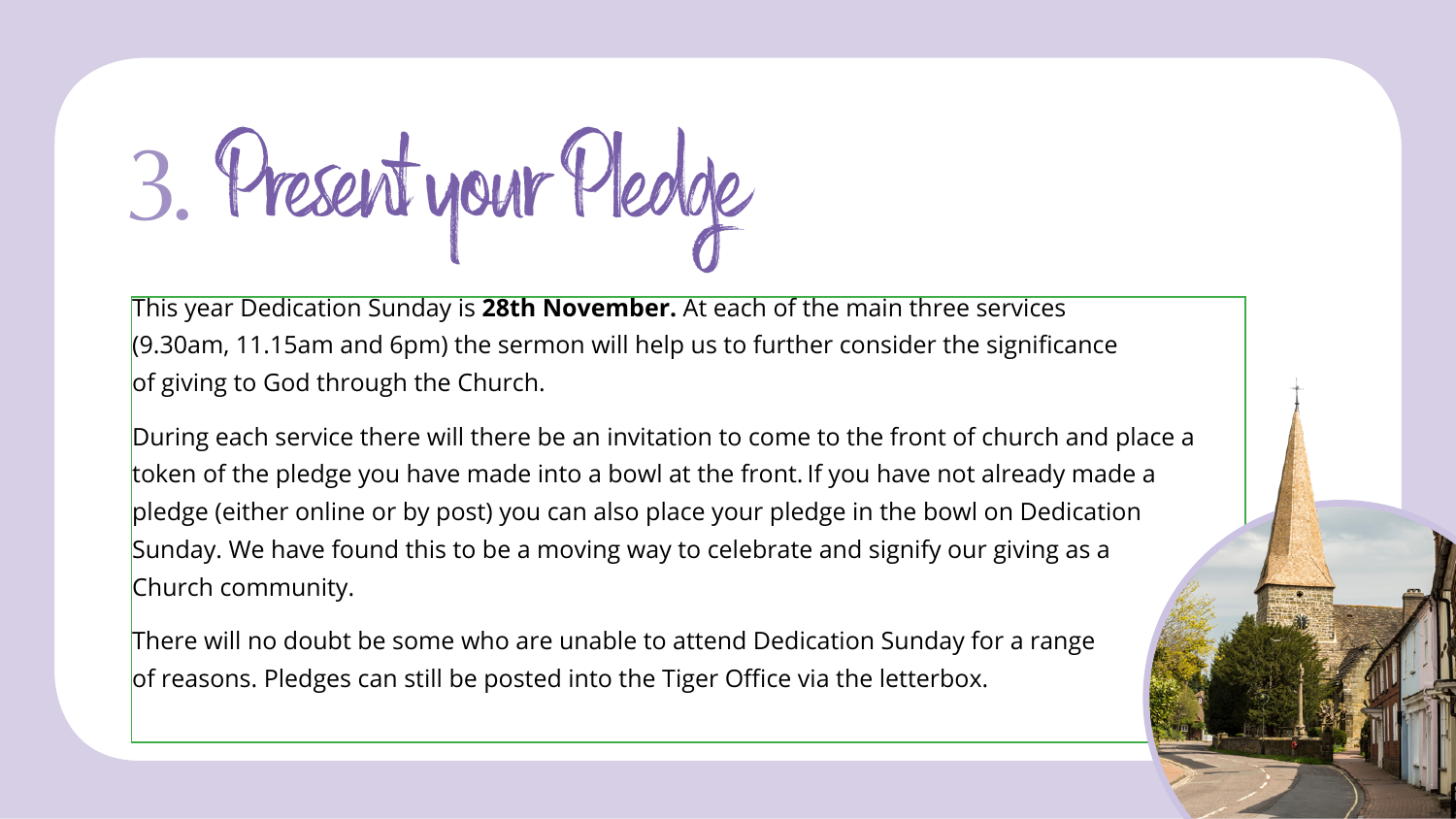## Partinership

Thank you for taking time to read this material as you prayerfully consider your giving for 2022.

God promises us in His word that as we give in partnership to His work, He 'will meet all your needs according to His glorious riches in Christ Jesus' (Phillippians 4:19).

**Thank you for your partnership in the gospel.**